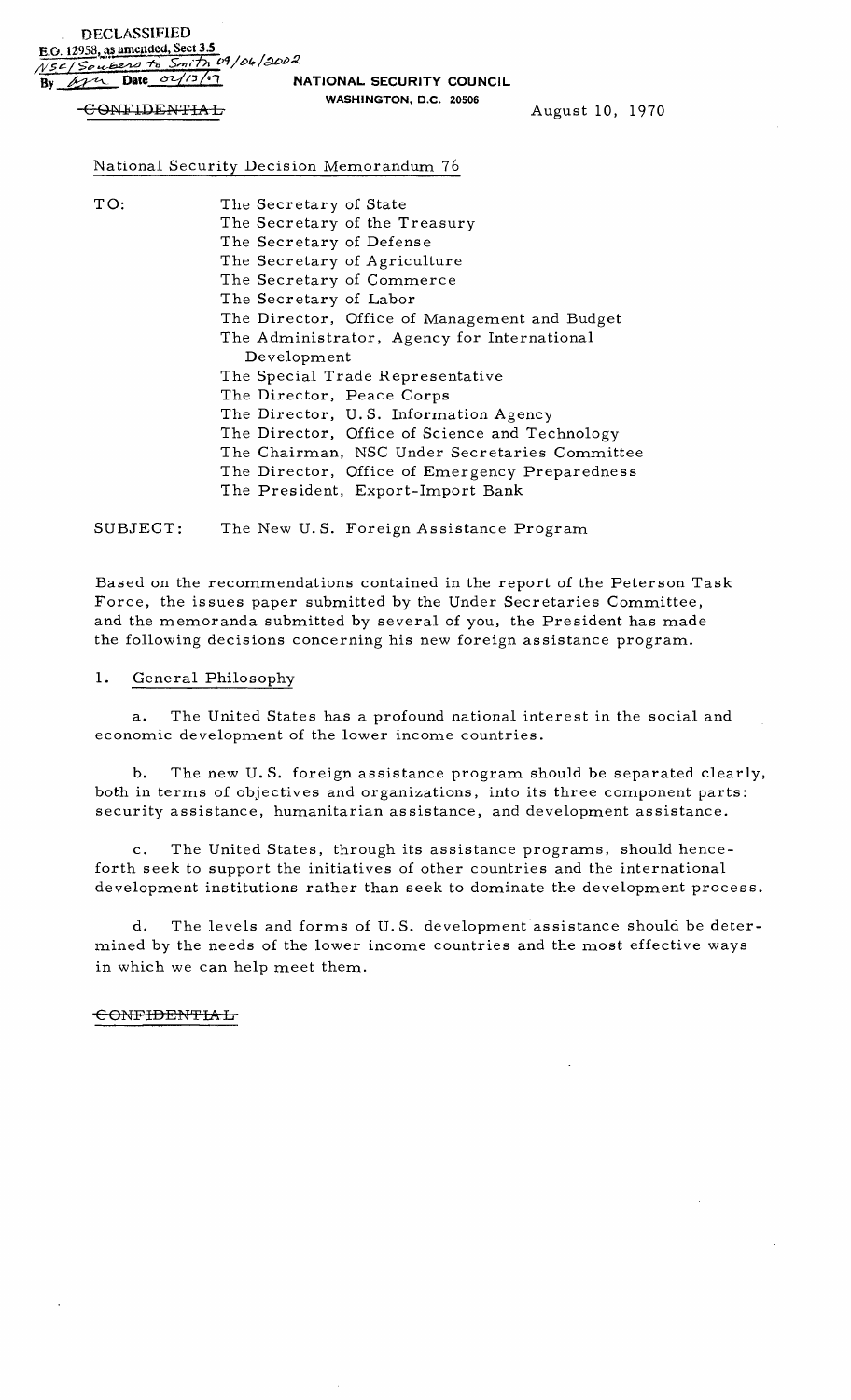e. Our development assistance should be divorced from short-term U. S. foreign policy objectives.

## 2. Security Assistance

a. The President has decided to consider further the rationale and organization of our security-related assistance programs before making a final decision on them.

b. The Under Secretaries Committee should therefore study the alternatives available for using our security-related assistance programs in support of the Nixon Doctrine. It should also study the alternative organizational arrangements for military assistance, foreign military credit sales, disposal of excess military stocks, supporting assistance and the contingency fund. A paper developing options and recommendations on both issues should be submitted to the President by October 1.

c. The Committee should also submit recommendations on whether the public safety program should be treated as a "security-related assistance program" and how it should be administered in the new assistance program.

## 3. Humanitarian Assistance

a. U. S. assistance programs which seek to promote our humanitarian interests - - child feeding, maternal feeding, disaster and emergency relief, and refugee relief -- should be combined in an International Humanitarian As sistance Act.

b. The Department of State should manage these programs, which should continue to rely heavily for their implementation on private organizations.

## 4. Development Assistance Policy

a. The United States should seek to channel all of its development assistance through multilateral institutions as soon as practicable, in light of the capabilities of the institutions and without raising the U. S. share in them.

The downward trend in the level of U.S. development assistance should be reversed, and the present level should be raised substantially. The U. S. will avoid any pledges to meet the international targets relating foreign assistance to GNP, but will seek to minimize damaging their usefulness to other donor countries.

## 5. Development Assistance Organization

a. A U. S. Development Corporation should be established as an independent government agency to carry out the U. S. bilateral development lending program.

### **CONFIDENTIAL**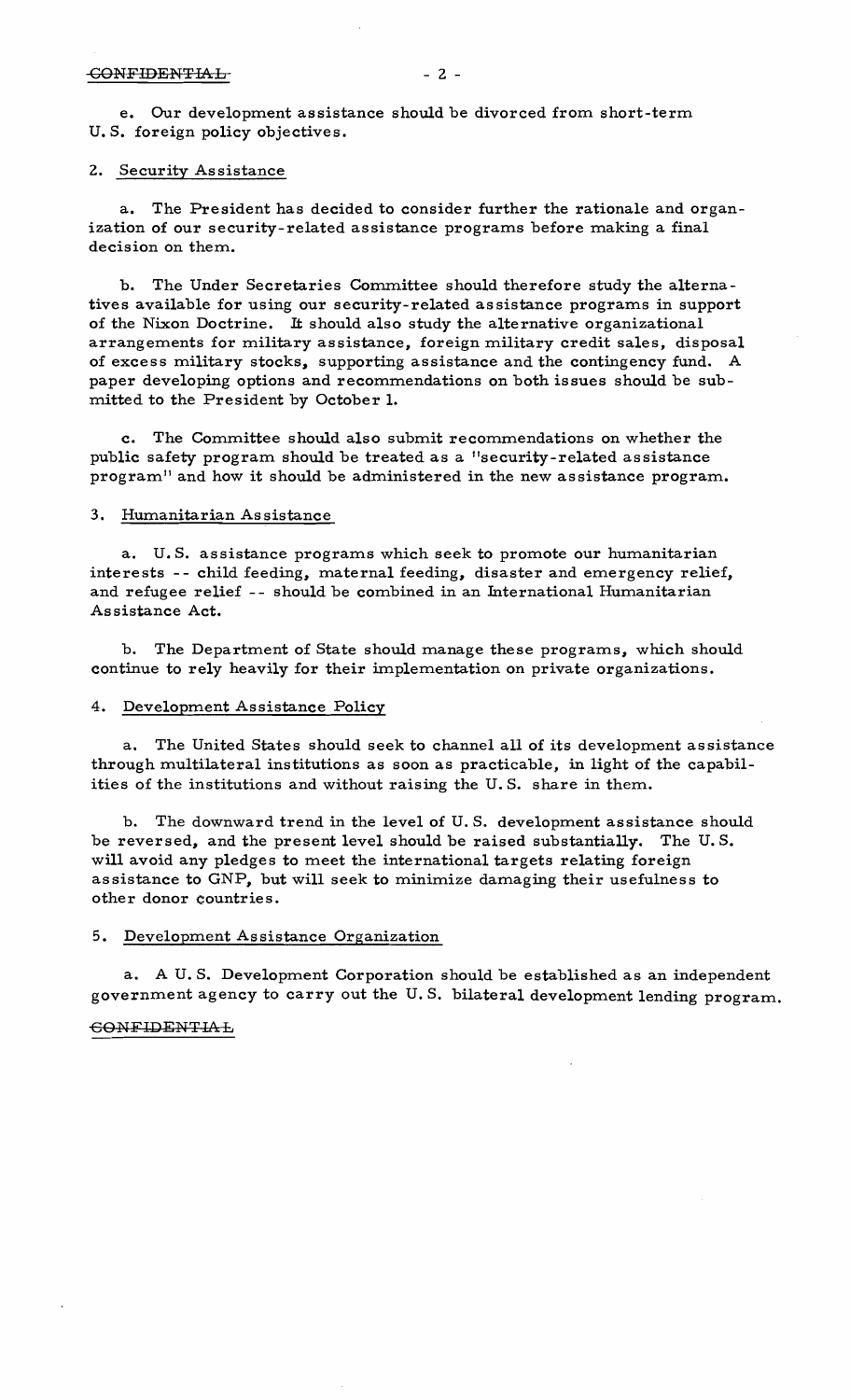#### <del>CONFIDENTIAL</del>

-- The main criterion for use of Corporation resources should be their effectiveness in promoting development. There should be no attempt to relate Bank loans to short-term foreign policy considerations.

-- The Corporation should rely heavily on the efforts of the international institutions to provide the broad framework and country programs within which it considers individual loans.

-- The Corporation's Board of Directors should include public officials and private citizens. The Corporation should have a full-time President, serving also as Chairman of the Board, who reports directly to the President. The Secretaries of State and Treasury should be ex-officio members of the Board.

-- The Corporation's loan functions should be supplemented with authority to provide grant-financed technical assistance only for projects closely related to the Corporation's lending operations.

-- The Corporation should be equipped with authority to borrow directly from the public to supplement its appropriated funds and to subsidize, with reflows from existing foreign assistance loans, interest rates on loans financed from its borrowed capital.

-- The Corporation should be authorized to guarantee foreign official borrowing on international capital markets as a transitional device to help countries become independent of U.S. concessional lending.

-- The Corporation should seek authorizations on a multi-year basis, subject to annual appropriations.

-- The Corporation should centralize all of its loan operations in Washington, with technical advisors supplied only via field visits.

b. A U.S. Development Institute should be established as an independent government agency to concentrate on bringing U.S. science and technology to bear on the problems of developing nations, help develop research capacities in the lower income countries, and help finance projects of private institutions working on social and economic problems in these areas.

-- The Institute should have primary responsibility for administering U.S. technical assistance programs abroad.

## CONFIDENTIAL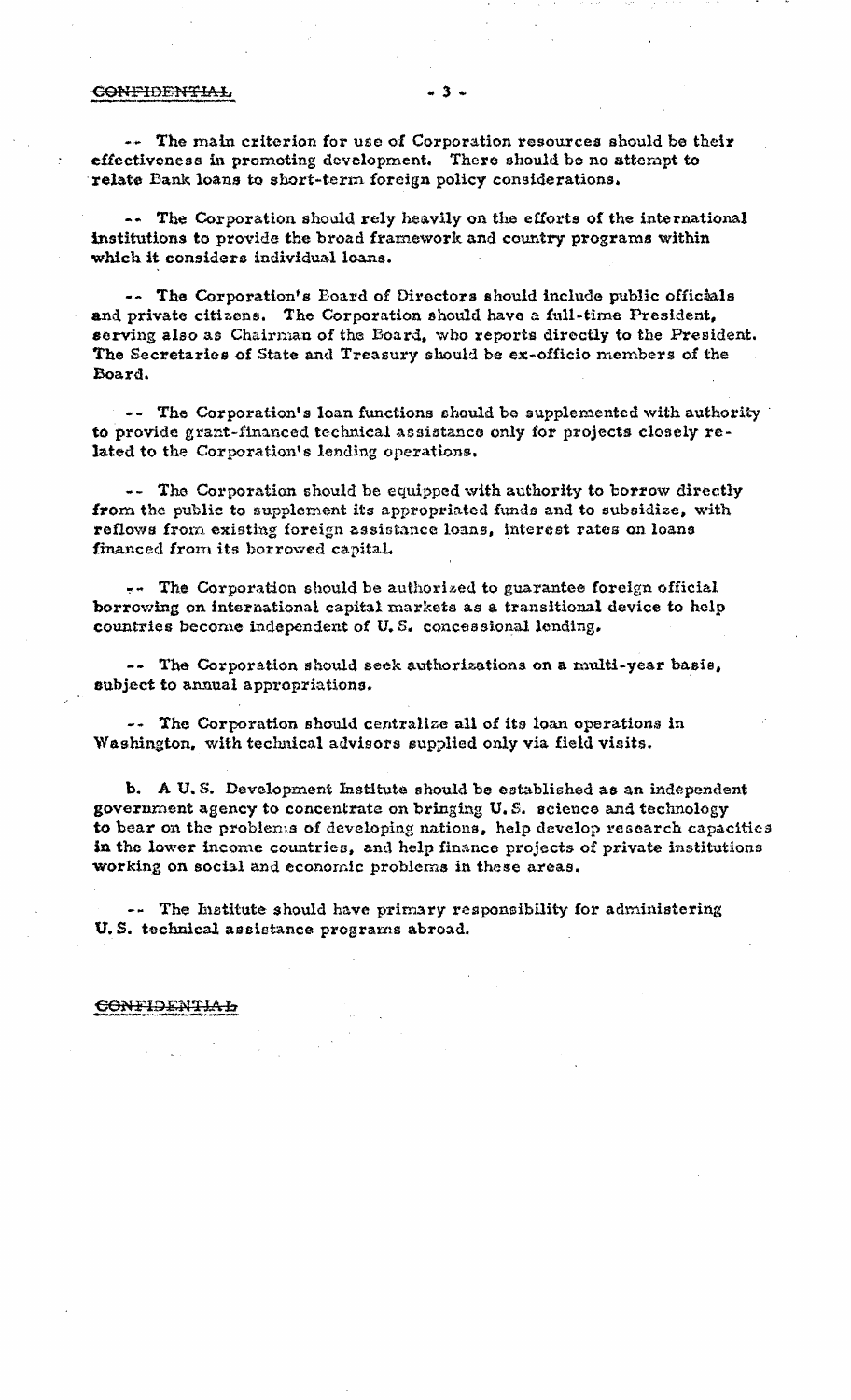### **GONFIDENTIAL**

-- The Institute's Board of Directors should include public officials It should be beaded by an independent director, and private citizens. serving also as Chairman of the Board, who reports directly to the President. The Secretary of State should be an ex-officio member of the Board.

-- The Institute should seek authorizations on a multi-year basis, subject to annual appropriations.

c. U.S. economic policies toward the lower income countries should be coordinated by an interagency Council or committee, at the Under Secretary level, chaired by a Presidential Assistant in the White House. The Council or committee should formulate and coordinate over-all U.S. development strategy, under the general policy guidance of the National Security Council. The President will make more specific decisions in the near future on the organization of this committee. A Western Hemisphere subcommittee should be established and chaired by the new Under Secretary for Western Hemisphere Affairs, inter alia to recommend a guideline for the approximate share of resources of the U.S. development institutions that would go to Latin America.

#### 6. Other Issues

a. The U.S. should henceforth permit goods and services financed under U.S. development loans to be purchased in any non-European lower income country (defined as any country with per capita income of less than \$1000) eligible to receive U.S. assistance, as well as in the United States.

-- Such purchases should be permitted for any eligible product for which at least 50 percent of the components originates in the U.S. or other eligible country.

-- AID should henceforth use untied dollars, instead of dollar credits, to purchase local currencies where local currency financing is necessary.

b. All procurement restrictions under the U.S. Extended Risk Guarantee Program should be removed.

c. The U.S. should seek to bring into operation the proposed International Investment Insurance Agency as soon as the minimum number of countries agree to do so.

d. We should propose that the Hickenlooper-type amendment in the new foreign assistance legislation (i) avoid any mandatory time limit for application

### <u>CONFIDENTIAL</u>